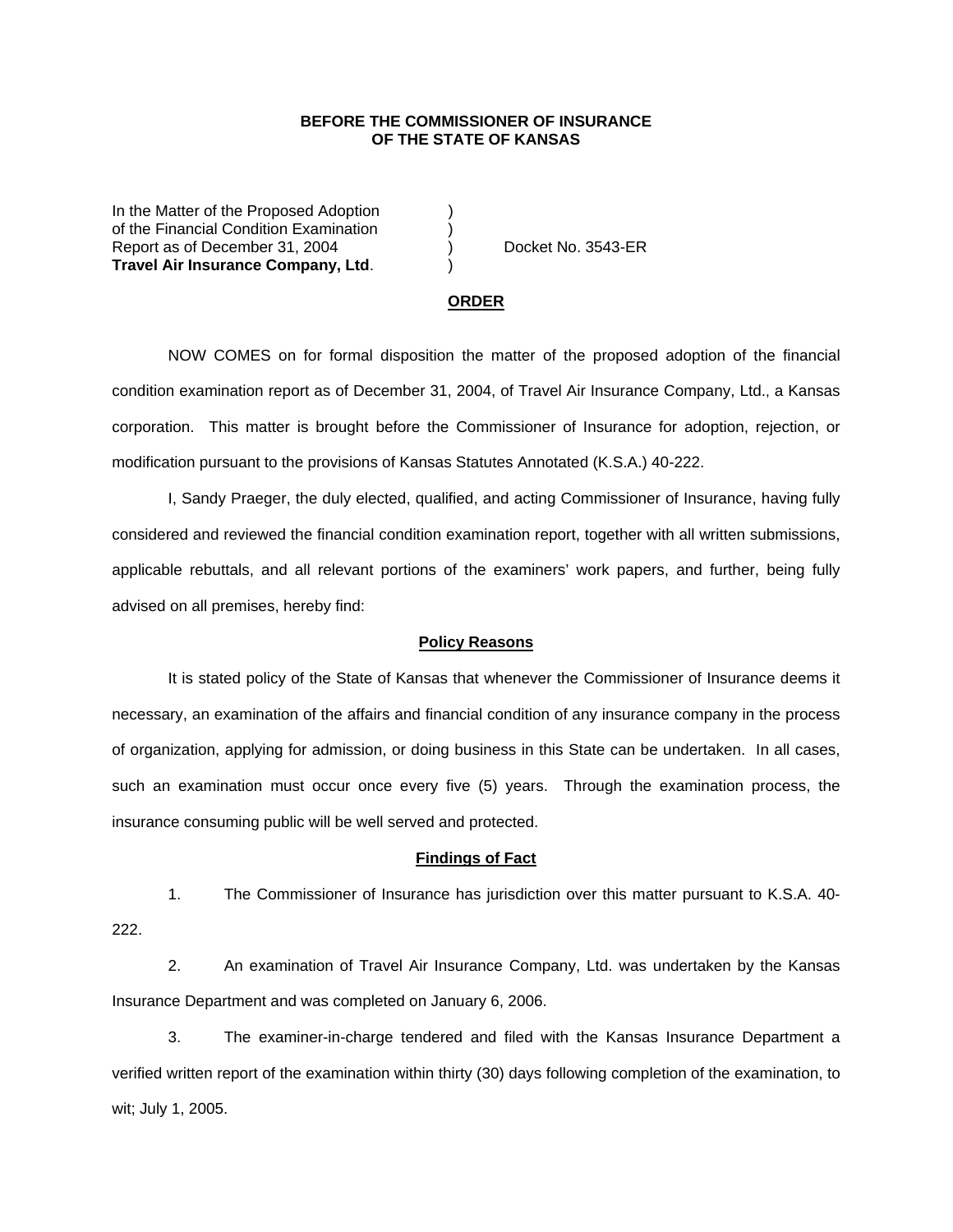4. Following receipt of the verified report, the Kansas Insurance Department transmitted the report to Travel Air Insurance Company, Ltd. on January 13, 2006, with a duly executed notice advising the company of its opportunity to prepare and submit to the Kansas Insurance Department a written submission or rebuttal with respect to any and all matters contained in the report. Travel Air Insurance Company, Ltd. was further advised that any written submission or rebuttal needed to be filed with the Kansas Insurance Department no later than thirty (30) days after receipt of the verified report.

 5. Travel Air Insurance Company, Ltd. filed a written acceptance of the verified report on March 23, 2006.

6. Based upon the written submission tendered by Travel Air Insurance Company, Ltd., the company took no exceptions to matters contained in the verified report.

 7. Within thirty (30) days of the end of the time period allowed for written submission or rebuttal, the Commissioner of Insurance fully reviewed the report, together with all written submissions and rebuttals provided by Travel Air Insurance Company, Ltd.. The Commissioner of Insurance further reviewed all relevant workpapers.

 8. No other written submissions or rebuttals were submitted by Travel Air Insurance Company, Ltd..

## **Conclusion of Law**

9. K.S.A. 40-222(k)(2) provides:

"Within 30 days of the end of the period allowed for the receipt of written submissions or rebuttals, the commissioner shall fully consider and review the report, together with any written submissions or rebuttals and any relevant portions of the examiners workpapers and enter an order:

- (A) Adopting the examination report as filed or with modification or corrections. If the examination report reveals that the company is operating in violation of any law, regulation or prior order of the commissioner, the commissioner may order the company to take any action the commissioner considers necessary and appropriate to cure such violations; or
- (B) rejecting the examination report with directions to the examiners to reopen the examination for purposes of obtaining additional data, documentation or information, and refiling pursuant to subsection (k); or
- (C) call and conduct a fact-finding hearing in accordance with K.S.A. 40-281 and amendments thereto for purposes of obtaining additional documentation, data, information and testimony."